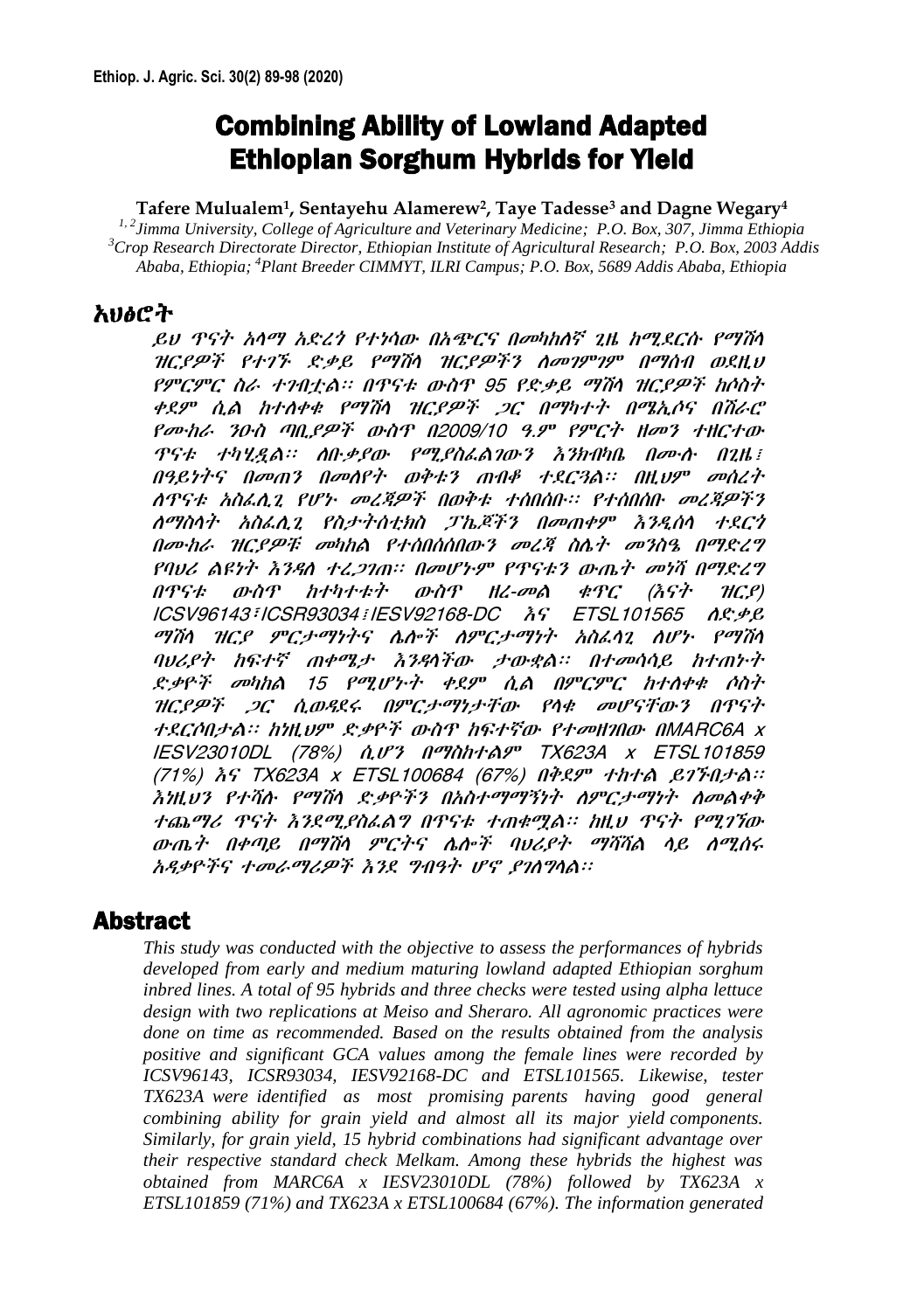*from the present study can be used for breeders who want to improve yield and yield-contributing traits of sorghum by understanding the genetic relationship among inbred lines.* 

# Introduction

Even though, Ethiopia is the center of origin and domestication for sorghum with a wide range of sorghum collections for various agro ecologies their heterotic performance and the magnitude of heterosis between different racial groups of sorghum are not well studied. In addition, there are no more sorghum hybrids unlike to maize that will increase the present sorghum production i.e. around 2 tons per ha to 4-5 tons per ha. Combining ability studies of germplasm facilitates its exploitation in breeding and the choice of suitable parents for superior hybrid combinations (Akinwale *et al*., 2014). Combining ability is the capacity of an individual to transmit superior performance to its offspring. It provides information on gene effects in controlling inheritance of traits of interest and helps in selecting the parents to be included in cultivar improvement or hybridization programs. The objective of this study was to determine the combining abilities of selected landraces for morphological traits under dry lowland environments to increase hybrid breeding efficiency.

# Materials and Methods

#### **Materials**

A total of ninety-five hybrids and three checks were used in this experiment. The hybrids were developed from 50 lines and 3 testers using line by tester design at Werer agricultural research center in the off-season with the collaboration of the national sorghum improvement program based at Melkassa agricultural research center (MARC).

#### Experimental design and field management

The experiment was conducted at Mieso (9°14′N, [40°45′E,](https://tools.wmflabs.org/geohack/geohack.php?pagename=Mieso¶ms=9_14_N_40_45_E_type:city(21348)_region:ET-OR) 1394 m), and Sheraro (14.4N, 37.9 E, 1179 m). The areas are located in potential sorghum production areas of the country and each with a distance of 293km and 1095km from the capital Addis Ababa respectively. Each plot has two rows of 5m long with spacing of 0.75m and 0.15m inter and intra rows, respectively. Seed rates of 10kg/ha was used in drill and planting was done at the onset of the main rainy season at the respective testing environment. Fertilizer was applied at the rates 100kg/ha Urea and 100kg/ha DAP. Split application was used for Urea half of it at planting time and the remaining half at knee stage period. In addition to land preparation and hand-weeding all other cultural practices was applied as per the recommendation for sorghum production at respective areas. The hybrids were evaluated and the detail agronomic and morphological data were collected at both experimental sites.

#### Data collection and analysis

All appropriate agronomic data were collected on plot and plant bases using sorghum descriptors (IBPGR/ICRISAT, 1993) and analysis of variance was computed using SAS software ver. 9.3 (SAS, 2003). Then both general and specific combing ability were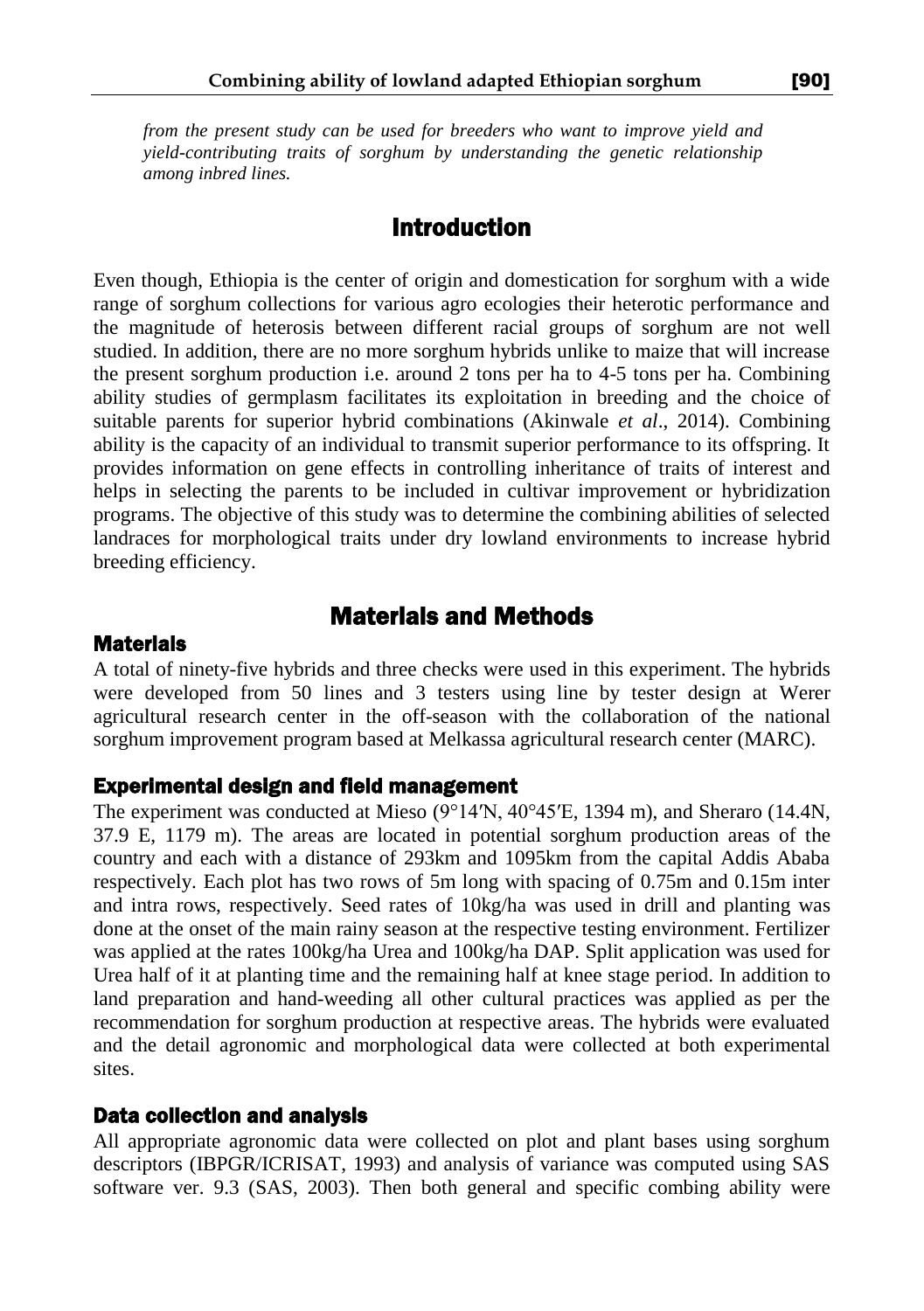calculated using a modification of the Line by Tester-SAS program (Zhang and Kang, 1997).

Entry means adjusted for block effects as analyzed according to lattice design (Cochran and Cox, 1957) were used to perform combining ability analysis. Further analysis was done according to the line x tester analysis to partition the mean square due to crosses into lines, tester and line by tester effects (Dabholkar, 1992, Singh and Chaudhary, 1985) using SAS computer program. For traits that showed significant differences among crosses. Further genetic analyses were carried out for traits that showed significant differences among the genotypes excluding the checks according to line x tester analysis methods as suggested by (Kempthorne, 1957) to partition the mean square due to crosses in to lines (GCAf), tester (GCAm) and line x tester interactions (SCAfm) using SAS software program. The significant of GCA and SCA effects were tested by dividing the corresponding GCA and SCA values by their respective standard error and comparing the obtained t with tabular t-value at error degree of freedom.

# Result and Discussion

#### Analysis of variance for the evaluated hybrids

Mean squares of the nine characters from analysis of variance (ANOVA) combined over the two locations are presented in Table 1. Hybrids displayed highly significant differences ( $p<0.001$  and  $p<0.01$ ) in all traits except panicle weight. The entry main effects and their interactions was further partitioned into various components; hybrids, checks and checks versus crosses. The sum of squares of hybrids was partitioned into variations due to lines, testers, and line x tester interactions. The current result showed that mean squares of lines were highly significant at  $p \le 0.001$ , for days to 90% maturity, plant height, number of panicles plot<sup>-1</sup>, panicle length and grain yield. Highly significant differences at  $p \leq 0.05$  were only observed for days to 50% anthesis. The remaining panicle weight, hundred grain weight and disease score were not significant (Table 1).

The mean squares due to testers were significant at  $p \leq 0.05$ , for only panicle length. The mean squares for testers were not significant for days to 50% anthesis, days to 90% maturity, plant height, and number of panicles  $plot^{-1}$ , panicle weight, hundred grain weight, disease score and grain yield. The line x tester mean squares showed significant differences at  $p \leq 0.001$  for days to 90% maturity, plant height, and panicle length, significant differences at  $p \le 0.01$  for days to 50% anthesis, number of panicles plot<sup>-1</sup> and hundred grain weight. No significant differences for panicle weight, disease score and grain yield (Table 1). The present finding is in agreement with previously done by Thakare (2014).

#### Estimates of general combining ability

The estimates of GCA effects of 12 inbred lines evaluated in a line x tester cross for grain yield and agronomic traits are presented in Table 2. The inbred lines varied significantly in GCA for all traits. Inbred line L3 (ICSV 96143) exhibited the maximum GCA effect of 2.86, whereas L1 (ICSR 14) exhibited the lowest GCA effect of -2.58. Inbred lines L2 (1.97), L3 (2.86), L9 (1.24) and L11 (1.55) showed significant positive GCA (additive)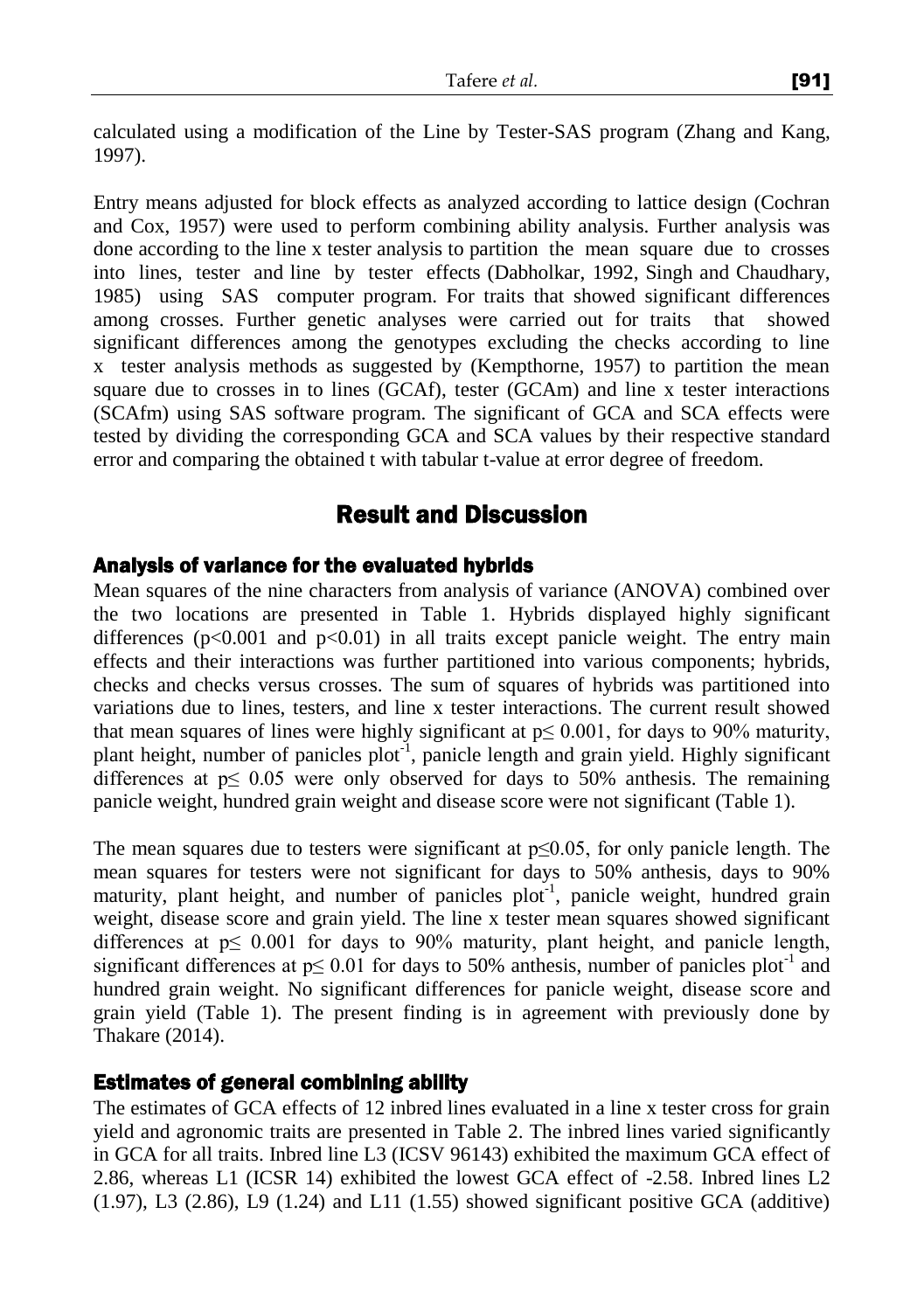effects for grain yield. These inbred lines are desirable parents for hybrid development as well as for inclusion in the breeding program, as the lines may contribute favorable alleles in the synthesis of new varieties. In contrast, L1  $(-2.58)$ , L4  $(-1.38)$ , L6  $(-1.27)$  and L8  $(-1.29)$ 1.77) had significant negative GCA effects for grain yield, indicating that these lines were poor general combiners for grain yield. From the tester, T1 (TX623A) was the best general combiner while T2 (MARC 6A) and T3 (MARC 4A) were poor general combiner for grain yield. Both positive and negative GCA effects were reported in sorghum by several investigators (Hariprasanna *et al*., 2012).

Both negative and positive GCA effects were observed for days to anthesis and maturity. Lines, L7 and L10 showed highly negative and significant GCA effects for days to anthesis and maturity, respectively. Whereas inbred line eight showed positive and significant GCA effects for both days to anthesis and maturity. Lines L7 (M204) (-0.99 days) and L10 (03MW6049) (-0.91 days) were good general combiners while L8 (01MS7013) (0.97 days) was poor general combiners for days to anthesis (Table 2). Lines L7 (-0.75 days) and L10 (-0.63 days) were good general combiners while L8 (0.83 days) was poor general combiners for days to maturity (Table 2). The negative value implies that the inbred lines are good combiners as it indicates the tendency of earliness and the reverse is true for those with positive GCA effects. It can be useful in further breeding for earliness. The findings of Kenga *et al*., (2004), Girma *et al*., (2010) and Premalatha *et al*.,  $(2006)$  support the result in this study. For plant height, L1 ( $-11.51$ ) and L7 ( $-9.71$ ) were found to be good general combiners while L6 (ETSL100318) (16.42) and L11 (ETSL101565) (9.47) were poor general combiners (Table 2). This indicates that L1 has a tendency to reduce whereas L6 has a tendency to increase plant height in the hybrid sorghum progenies.

#### Estimates of specific combining ability

For grain yield, both positive and negative and significant estimates of SCA effects were observed among the crosses, indicating that the crosses performed better or poorer than what would be expected from the GCA effects of their respective parents. Therefore, six crosses namely; IESV23005DL x TX623A (4.58), IESV92168-DC x MARC4A (2.74), ICSR 93034 x MARC4A (2.2), ETSL101565 x MARC6A (2.05), ICSV96143 x MARC6A (2.02) and ETSL100318 x TX623A (1.59) showed positive and significant SCA effects for grain yield (Table 3). These crosses were good specific combiners with favorable SCA estimates for grain yield. Crosses that exhibited negative and significant SCA effects for grain yield were IESV23005DL x MARC6A (-3.02), IESV92168-DC x TX623A (-2.88), ETSL101565 x MARC4A (-2.79), IESV23005DL x MARC4A (-1.57) and ICSV 96143 x TX623A (-1.34). These crosses were not good specific combiners for grain yield (Table 3). However, to get the best SCA results it is not necessarily from crosses between two good general combiners. The current study showed that the combination of a parents with negative and a parent with positive GCA value resulted in a hybrid with positive SCA values in some cases. For example, the combination of a parent with negative and a parent with positive GCA values IESV23005DL (-1.38) x TX623A (0.42), IESV92168-DC (1.24) x MARC4A (-0.26), ICSR93034 (1.97) x MARC4A (- 0.26), ETSL101565 (1.55) x MARC6A (-0.26), ICSV96143 (2.86) x MARC6A (-0.26) and ETSL100318 (-1.27) x TX623A (0.42) resulted in positive SCA values of, 4.58, 2.74,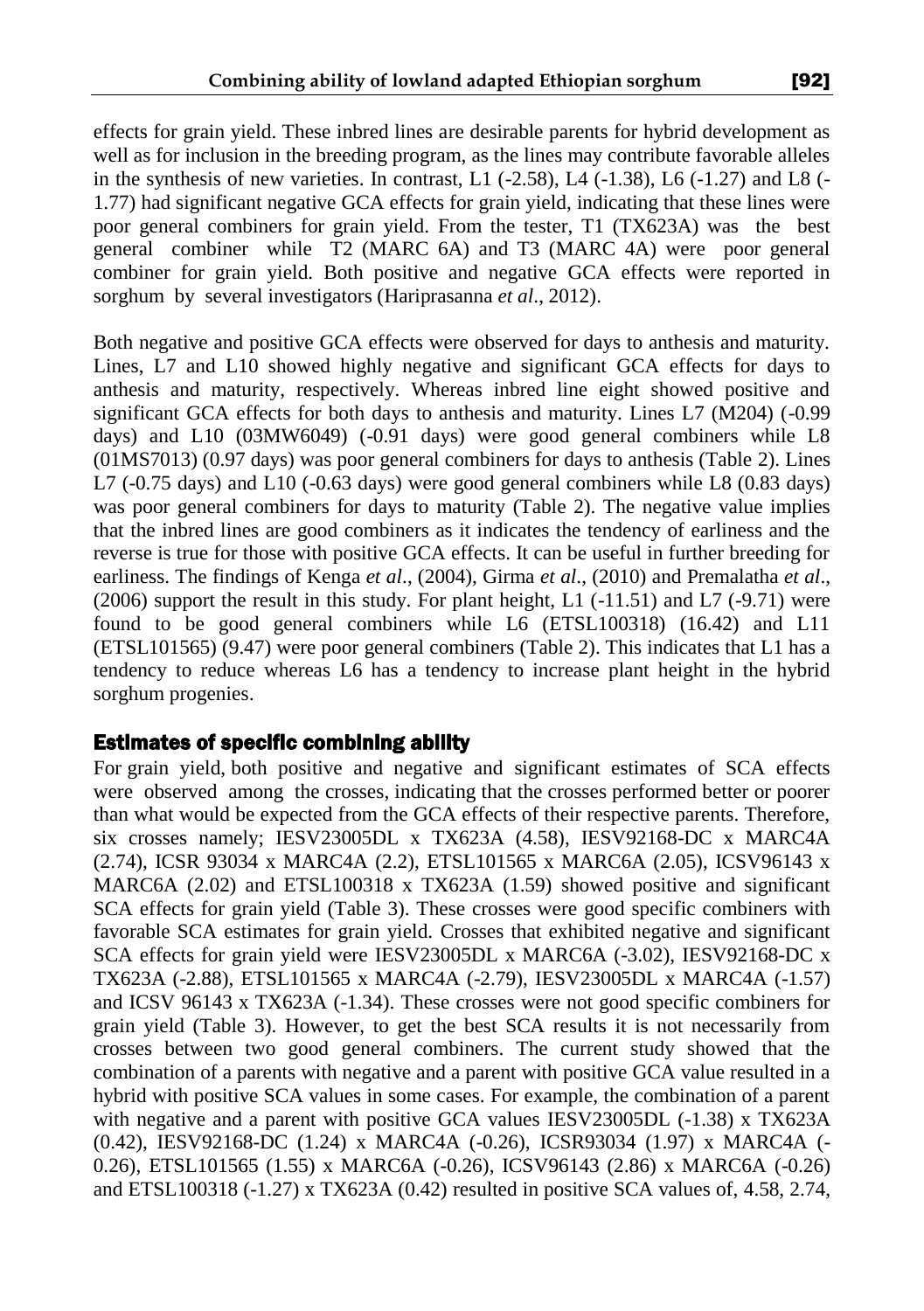2.2, 2.05, 2.02 and 1.59 respectively. Vassal *et al*, (1992) argued that positive SCA effects indicate that lines are in opposite heterotic groups while negative SCA effects indicate that lines are in the same heterotic group. Among the 36 crosses, four  $F_1$ s showed significant and positive SCA effects for plant height whereas, six crosses recorded significant and negative SCA effects. The  $F_1s$  with significant positive SCA are ICSR14 x MARC6A, IESV23005DL x TX623A, SILA x MARC4A and M204 x MARC4A with 6.52, 13.10, 7.35 and 8.43 SCA values, respectively. They were identified as best for the plant height as along as significant and positive SCA effects recorded highest average values (298.20cm, 295.70cm, 294.30cm and 289.15cm respectively) as represented in the Table 3. For panicle length, out of  $36 \text{ F}_1\text{s}$ , five hybrids showed significant and positive SCA effects i.e. ICSR14 x TX623A (1.06), ETSL101565 x TX623A (0.70), 03MW6049 x MARC4A (0.55), IESV92168-DC x MARC6A (0.54) and ETSL101565 x MARC6A (0.49) with the mean performance at 36.28cm, 34.90cm, 34.36cm, 33.15cm and 32.28cm respectively. However, the hybrids with negative SCA are ICSR 14 x MARC 4A (-0.60), ICSR 93034 x TX623A (-0.54) and ICSV 96143 x TX623A (-0.50).

Out of the 36 hybrids  $(F_1s)$ , five hybrids showed the highest significant and positive SCA effects while three hybrids noted significant and negative SCA effects for number of panicles/plot. The crosses identified as good for number of panicles/plot on the basis of significant SCA and average mean value are M204 x  $TX623A$  (3.73 and 61.00), ETSL101565 x MARC6A (3.56 and 63.00), ETSL100661 x MARC6A (3.23 and 58.00), ICSR93034 x MARC4A (3.16 and 56.25) and M204 x TX623A (3.06 and 56.50). However, the F1s with negative SCA are M204 x MARC6A (-5.44), ETSL100318 x MARC6A (-4.11) and M204 x MARC4A (-3.46) as shown in Table 3.The importance of non-additive genetic variance for days to anthesis has been reported by Khandelwal *et al*. (2004), while in the present study the additive variance was higher in magnitude.

With regard to panicle weight, out of 36 crosses, six crosses were showed positive and significant SCA effects. These crosses are ICSR  $14 \times MARC$  6A (150..34), ICSR  $14 \times$ MARC 4A (111.8), SILA x MARC 4A (149.3), M204 x TX623A (154.51), IESV 92168- DC x TX623A (129.51) and ETSL 101565 x TX623A (187.84) with the average values of 2850gm, 2600gm, 2900gm, 3250gm, 3200gm and 3300gm respectively as shown in Table 3. On the other hand five crosses exhibited negative and significant SCA effects i.e. ICSR 14 x TX623A (-262.16), SILA x TX623A (-187.16), M204 x MARC 6A (-120.49), IESV 92168-DC x MARC 4A (-184.03) and IESV 92168-DC x MARC 4A (-137.16). With respect to number of days to maturity, crosses ETSL 100318 x MARC 6A, ICSR 14 x TX623A, ICSR 93034 x MARC 6A, M204 x MARC 6A and IESV 92168-DC x MARC 4A showed positive and significant SCA effects with the values 1.0, 0.66 0.63, 0.59 and 0.44 respectively, whereas negative and significant SCA effects were observed in crosses ETSL 100318 x TX623A, ETSL 101565 x MARC 6A, ICSR 14 x MARC 6A and M204 x TX623A with the values of -0.80, -0.58, -0.54 and -0.47 (Table 3).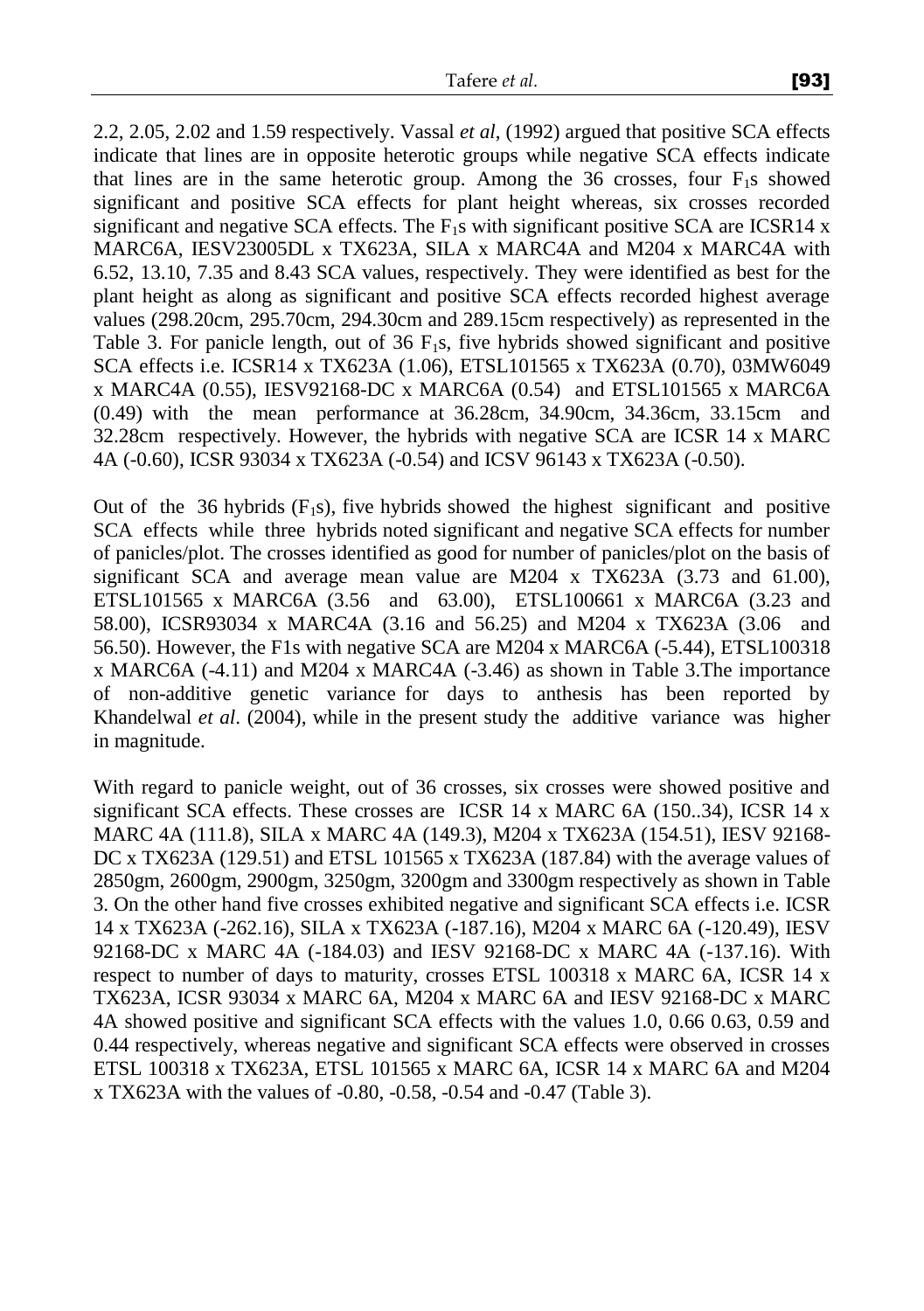| Source of    | Df  | <b>DTA</b> | <b>DTM</b> | PHT            | <b>NPPP</b> | PAL       | <b>PAW</b> | <b>HGW</b> | DS      | <b>GYD</b> |
|--------------|-----|------------|------------|----------------|-------------|-----------|------------|------------|---------|------------|
| variation    |     | (days)     | (days)     | (cm)           | (#)         | (cm)      | (g)        | (g)        | $(\#)$  | (t/ha)     |
| Location (L) |     | 237.4***   | 370.9***   | 384000***      | 17678.7***  | 236.9***  | 898685     | $12.7***$  | 0.02    | 14121***   |
| Hybrids      | 94  | $9.74***$  | $6.5***$   | 2359.8***      | 218.2***    | $36.4***$ | 390239     | $0.33$ **  | $0.09*$ | 132.8**    |
| <b>GCA</b>   | 51  | 8.3        | $6.2***$   | 2325.4***      | $251.7***$  | $30.2***$ | 488079*    | 0.4        | 0.08    | 152**      |
| <b>SCA</b>   | 41  | $9.8^*$    | $6.6***$   | 2240.3***      | $152.5^*$   | 33.2      | 418109     | $0.4^*$    | 0.09    | $112^*$    |
| Hybrids x L  | 94  | $5.4^*$    | $3.1^*$    | 1419.6***      | 85.6        | 4.1       | 408831     | 0.17       | 0.09    | 93.3       |
| GCA x L      | 51  | 4.5        | 2.6        | 1206.1         | 86.0        | 5.5       | 515322*    | 0.25       | 0.11    | 90.8       |
| SCA x L      | 41  | 7.8        | 3.3        | $1763.5^{***}$ | 118.0       | 4.6       | 360167     | 0.32       | 0.12    | 108.2      |
| Error        | 189 | 6.5        | 2.6        | 677.5          | 93.4        | 7.3       | 333899     | 0.28       | 0.11    | 76.2       |
| Mean         |     | 71.6       | 110.4      | 242.7          | 46.3        | 26.8      | 2864.8     | 2.4        | 1.1     | 30.5       |
| SE(m)        |     | 2.5        | 1.6        | 36             | 9.6         | 2.7       | 577        | 0.5        | 0.33    | 8.7        |
| CV(%)        |     | 3.6        | 1.5        | 10.7           | 20.8        | 10.1      | 20.2       | 22.2       | 30.3    | 28.6       |

| Table 1. Combined analysis of variance and means for grain yield and other agronomic traits of hybrids evaluated at Mieso and Sheraro in |  |  |  |
|------------------------------------------------------------------------------------------------------------------------------------------|--|--|--|
| 2016 cropping season                                                                                                                     |  |  |  |

*\*, \*\* and \*\*\* significant at P ≤ 0.05, P ≤ 0.01 and P ≤ 0.001; CV (%) = coefficient of variation; Df= degree of freedom; DTA= days to anthesis; DTM= days to maturity; PHT= plant height; NPPP= number of panicles per plot; PAL= panicle length; PAW= panicle weight; HGW= grain weight; DS= disease score; GYD= grain yield t/ha; SE (m) =standard error of the mean*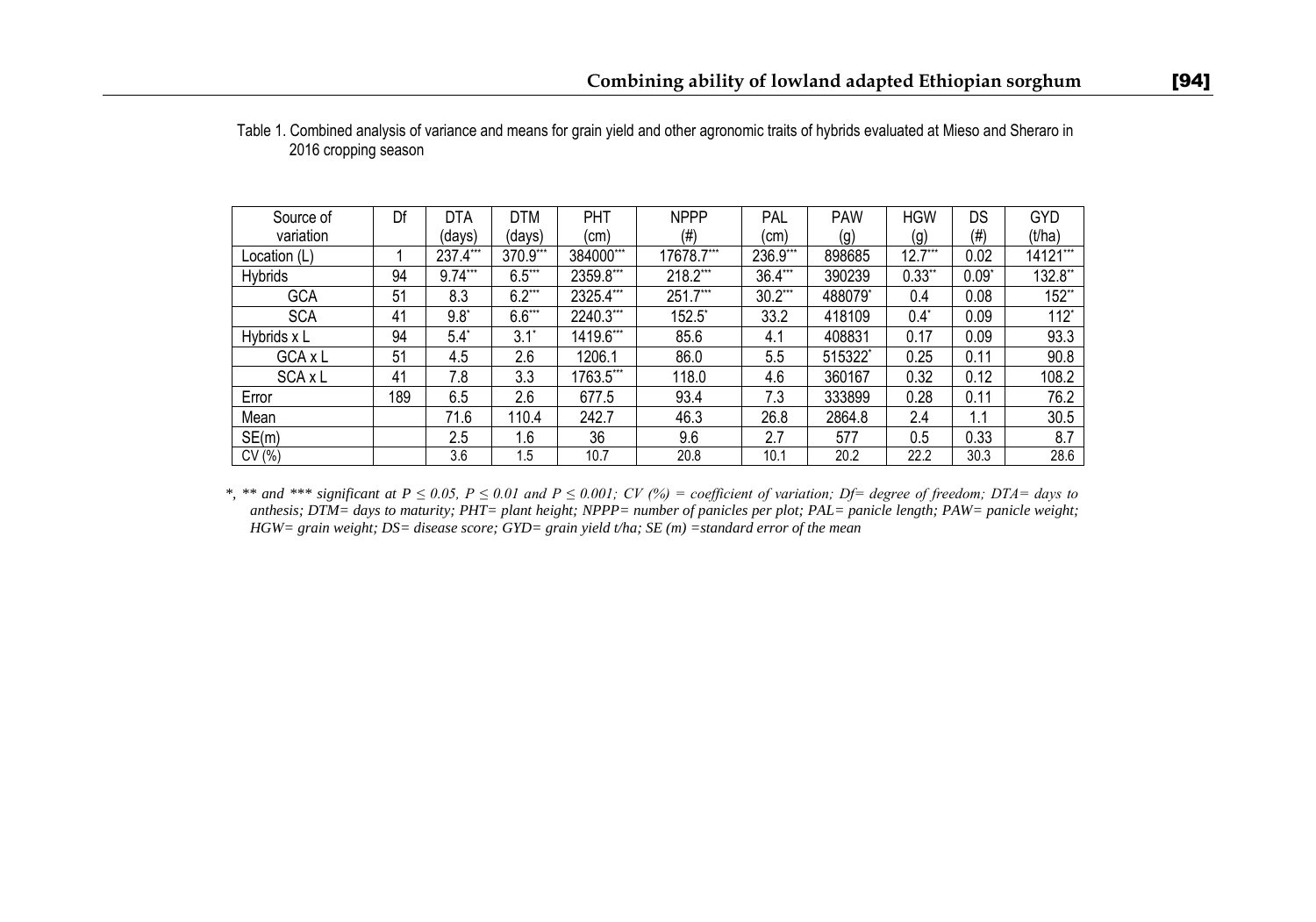| Line            | <b>DTF</b> | <b>DTM</b> | PHT         | <b>NPPP</b> | PAL        | <b>PAW</b>   | <b>HGW</b> | DS                | GYD        |
|-----------------|------------|------------|-------------|-------------|------------|--------------|------------|-------------------|------------|
|                 | (day)      | (day)      | (cm)        | $(\#)$      | (cm)       | (g)          | (g)        | (# <sup>1</sup> ) | (t/ha)     |
| L1              | 0.51       | 0.13       | $-11.51***$ | $-0.06$     | $0.45*$    | $-197.22***$ | -0.01      | $-0.03$           | $-2.58***$ |
| L2              | 0.26       | 0.08       | 4.21        | 0.36        | $-0.55***$ | $-51.39$     | $-0.06$    | 0.05              | $1.97**$   |
| L <sub>3</sub>  | 0.26       | $-0.04$    | $-2.90$     | $-2.02$     | $-0.25$    | 198.61***    | $0.08*$    | 0.01              | $2.86***$  |
| L4              | 0.22       | $-0.17$    | $-0.96$     | $-0.81$     | $-0.67**$  | $-55.55$     | $-0.04$    | $-0.03$           | $-1.38*$   |
| $L\overline{5}$ | 0.26       | 0.33       | $-2.26$     | $-1.60$     | 0.39       | $-84.72$     | $-0.11***$ | $0.1***$          | $-0.37$    |
| L6              | $-0.20$    | 0.33       | 16.42***    | $-1.77$     | $0.81***$  | $-43.05$     | $0.18***$  | $-0.03$           | $-1.27*$   |
| L7              | $-0.99**$  | $-0.75***$ | $-9.71***$  | $3.32*$     | $0.67***$  | 23.61        | $-0.17***$ | $-0.03$           | $-0.06$    |
| L8              | $0.97**$   | $0.83***$  | $-0.19$     | $-1.64$     | $-1.15***$ | $-18.05$     | 0.02       | $-0.03$           | $-1.77**$  |
| L9              | $-0.7*$    | $-0.54*$   | 0.79        | $-0.39$     | $-0.37$    | 23.61        | $-0.10**$  | $0.1***$          | $1.24*$    |
| L <sub>10</sub> | $-0.91**$  | $-0.63**$  | $-6.13$     | 1.82        | $-0.55$    | 190.28***    | $0.13***$  | $-0.03$           | $-0.39$    |
| L <sub>11</sub> | 0.34       | 0.42       | $9.47**$    | 2.44        | 1.24       | 15.28        | $0.16***$  | 0.01              | $1.55*$    |
| L12             | $-0.03$    | $-0.04$    | 2.72        | 0.40        | $-0.06$    | $-1.39$      | $-0.04$    | $-0.03$           | 0.23       |
| <b>GCASE</b>    | 0.34       | 0.23       | 3.50        | 1.5         | 0.22       | 52.25        | 0.04       | 0.03              | 0.65       |
| <b>SE</b>       | 1.23       | 0.92       | 16.80       | 5.33        | 1.17       | 342.59       | 0.24       | 0.16              | 5.17       |
| T1              | $-0.1***$  | $-0.03$    | $-6.14**$   | 0.15        | $0.47*$    | 12.16        | $-0.05***$ | $0.04***$         | $0.42***$  |
| T <sub>2</sub>  | 0.02       | $0.04*$    | 3.55        | $0.19*$     | $-0.22$    | $37.16***$   | $-0.01$    | $-0.01$           | $-0.26*$   |
| T <sub>3</sub>  | $0.07*$    | $-0.02$    | 2.58        | $-0.33***$  | -0.27      | -49.30***    | $0.08***$  | $0.02*$           | $-0.26*$   |
| <b>GCASE</b>    | 0.03       | 0.02       | 2.45        | 0.08        | 0.20       | 8.61         | 0.02       | 0.01              | 0.13       |
| <b>SE</b>       | 0.29       | 0.22       | 4.04        | 1.28        | 0.28       | 13.29        | 0.06       | 0.04              | 1.24       |

Table 2. General combining ability effects (GCA) of 12 inbred lines for grain yield and agronomic traits evaluated at Mieso and Sheraro, 2016

*\*, \*\* and \*\*\* = P < 0.05, P < 0.01 and P < 0.001 respectively, DTA= days to anthesis; DTM= days to maturity; PHT= plant height; NPPP= number of panicles plot-1 ; PAL= panicle length; PAW= panicle weight; HGW= hundred grain weight; DS= disease score; GYD= grain yield t/ha*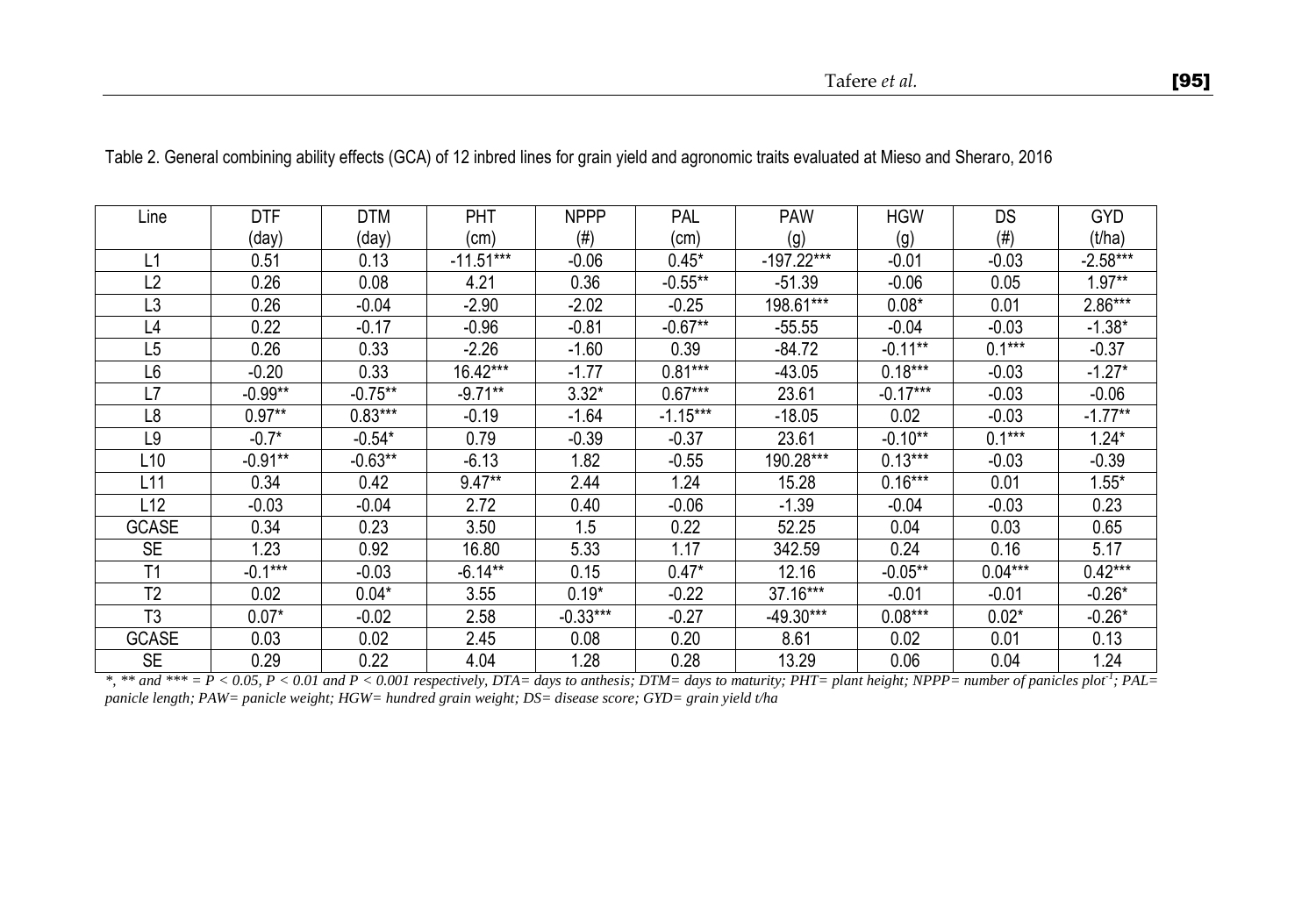# **Conclusions**

Based on the present combining ability study indicated that both general and specific combining ability effects are important but predominance of non-additive genetic variance indicate the presence of hetrozygosity in the population. As such this type of genetic variance is non-fixable hence, breeding is effective for crop improvement. Grain yield, number of panicles plot<sup>-1</sup>, panicle length and panicle weight should be taken into consideration either simultaneously or alone for selecting high yielding genotypes as well as hybrids of sorghum. Among the female lines, ICSV96143 followed by ICSR93034, IESV92168-DC, ETSL101565, and male line TX623A were identified as most promising parents due to having good general combining ability for grain yield and almost all its major components. The crosses showing significant and desirable SCA effects in order of the merit for yield and yield contributing traits were MARC6A x ETSL101565, MARC4A x IESV92168-DC, TX623A x ETSL100318, TX623A x IESV23005DL, MARC6A x ICSV96143, and MARC4A x ICSR 93034. Besides these, the high SCA effects for earliness were observed in MARC6AxICSR14 followed byTX623A x ETSL100318, TX623A x M204, and MARC6A x ETSL101565, whereas TX623A x M204, MARC6A x IESV23005DL, TX623A x SILA, TX623A x ETSL101565, MARC 4A x ICSR93034 and MARC 6A x ETSL100318 possessed considerable SCA effects for dwarfness and recommended for heterosis breeding. Therefore, it may be concluded that use of suitable lines and testers in developing hybrids would be useful for attaining a quantum jump in sorghum yield.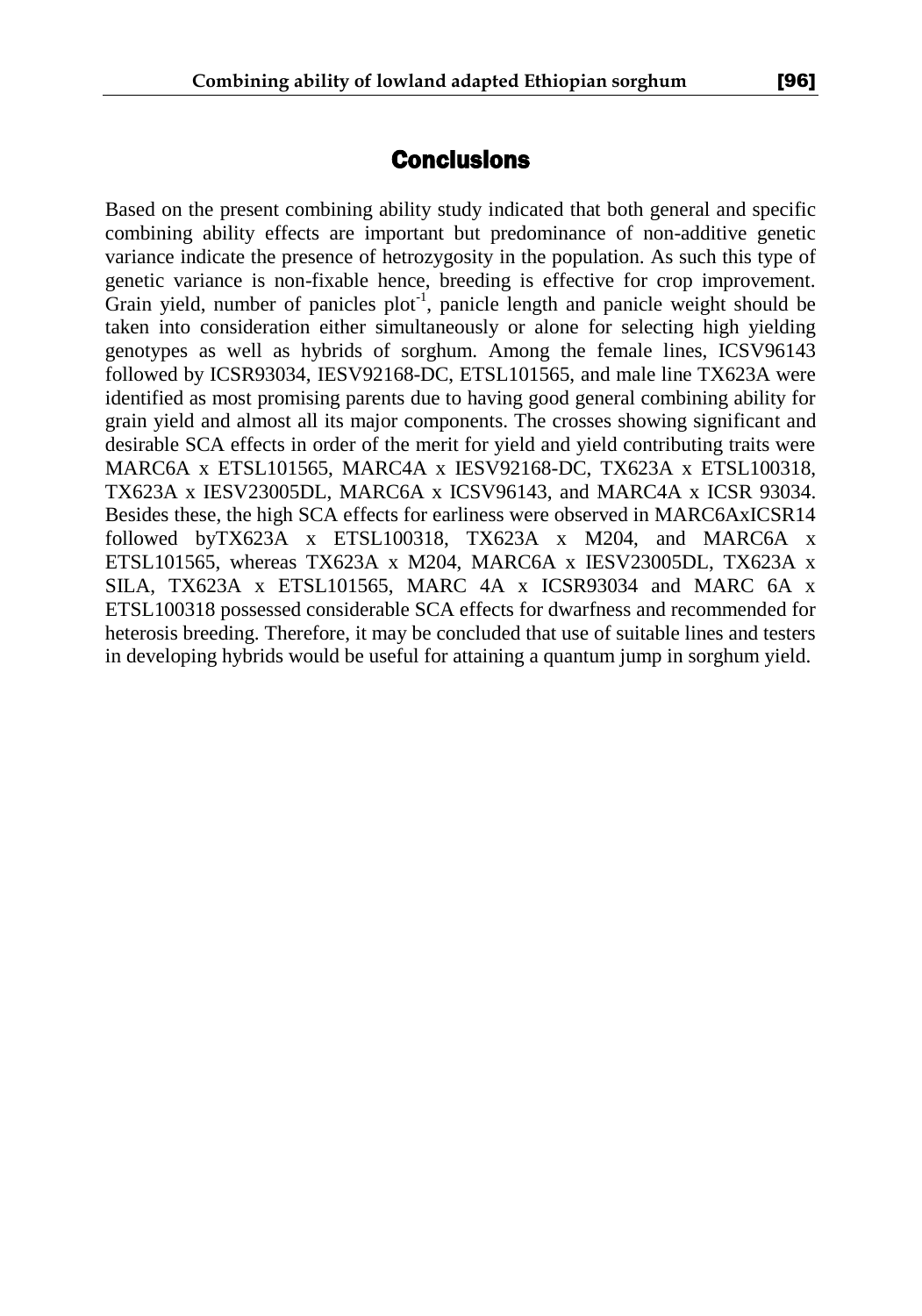|                      | DTA            | DTM             | PHT      | <b>NPPP</b>    | PAL             | <b>PAW</b> | <b>HGW</b>      | DS                   | GYD            |
|----------------------|----------------|-----------------|----------|----------------|-----------------|------------|-----------------|----------------------|----------------|
| Cross                | (day)          | (dav)           | (cm)     | $(\#)$         | (cm)            | (g)        | (q)             | (#)                  | (q/ha)         |
| L1xT1                | 0.27           | 0.66            | -5.91    | 1.23           | .06             | -262.16    | $-0.16$         | 0.00                 | $-0.06$        |
| T1xT2                | -0.23          | $-0.54$         | 6.52     | -1.94          | -0.44           | 150.34     | 0.14            | 0.01                 | -0.42          |
| T1x13                | -0.03          | -0.10           | -0.61    | 0.70           | $-0.60^{\circ}$ | 111.80     | 0.01            | $-0.02$              | 0.47           |
| L2xT1                | -0.36          | $-0.30$         | 3.75     | $-1.19$        | $-0.54$         | -20.49     | 0.05            | 0.04                 | $-1.19$        |
| $L2x$ T <sub>2</sub> | 0.27           | $0.63^{\circ}$  | 3.71     | $-1.98$        | 0.44            | 79.51      | $-0.04$         | 0.05                 | $-1.03$        |
| $L2 \times T3$       | 0.10           | -0.31           | -7.45    | $3.16^{\circ}$ | 0.12            | -59.03     | -0.04           | $-0.10^{\circ}$      | $2.20^{\circ}$ |
| $L3x$ T1             | $0.39^{r}$     | 0.20            | 5.86     | -0.82          | $-0.50^{\circ}$ | -20.49     | $-0.10^{\circ}$ | -0.04                | -1.34`         |
| L3 x T2              | $-0.23$        | -0.12           | $-3.86$  | 2.64           | 0.27            | -20.49     | -0.01           | 0.09                 | $2.02^{\circ}$ |
| $L3 \times T3$       | $-0.15$        | -0.06           | -1.99    | -1.84          | 0.25            | 40.97      | $0.10^{1}$      | $-0.06$              | -0.69          |
| L4 x T1              | 0.06           | 0.07            | 13.10    | -0.78          | 0.40            | 58.67      | $0.14^{\circ}$  | 0.00                 | 4.58*          |
| L4 x T2              | $-0.19$        | 0.00            | -9.64    | 2.44           | -0.19           | $-103.83$  | $-0.10$         | 0.01                 | -3.02"         |
| L4 x T3              | 0.14           | $-0.06$         | -3.45    | -1.67          | -0.19           | 45.13      | $-0.06$         | $-0.02$              | $-1.57$        |
| L5xT1                | $0.52^{\circ}$ | 0.20            | -8.46    | $-0.86$        | 0.00            | -187.16    | $-0.06$         | 0.00                 | -0.37          |
| L5 x T2              | $-0.10$        | -0.37           | 1.13     | 0.98           | -0.33           | 37.84      | 0.01            | $-0.12$ <sup>*</sup> | 1.11           |
| L5xT3                | $-0.40$        | 0.19            | 7.35     | $-0.13$        | 0.35            | 149.30     | 0.02            | 0.11                 | -0.75          |
| $L6 \times T1$       | $-0.52$        | $-0.80^{\circ}$ | 5.02     | 2.06           | -0.36           | 21.17      | 0.05            | 0.00                 | 1.59           |
| $L6 \times T2$       | 0.61           | 1.00'           | -7.35    | -4.11          | 0.03            | -28.83     | 0.03            | 0.01                 | -1.24          |
| $L6 \times T3$       | -0.07          | $-0.19$         | 2.34     | 2.04           | 0.34            | 7.63       | $-0.10^{\circ}$ | -0.02                | -0.36          |
| $L7 \times T1$       | 0.02           | $-0.47$         | $-12.20$ | 3.73           | 0.19            | 154.51     | $-0.06$         | 0.00                 | 0.54           |
| L7 x T2              | 0.27           | $0.59^{\circ}$  | 3.78     | -5.44*         | -0.40           | -120.49    | 0.13            | 0.01                 | -0.95          |
| $L7 \times T3$       | -0.28          | -0.10           | 8.43     | 1.71           | 0.23            | -34.03     | -0.09           | $-0.02$              | 0.40           |
| $L8 \times T1$       | $0.56^{\circ}$ | 0.20            | 4.75     | $3.06^{\circ}$ | $-0.17$         | $-3.83$    | 0.06            | 0.00                 | -0.53          |
| L8 x T2              | -0.44          | -0.12           | -2.14    | 0.39           | $-0.06$         | 21.17      | $-0.06$         | 0.01                 | 0.61           |
| L8 x T3              | -0.11          | -0.06           | $-2.60$  | -3.46          | 0.24            | $-17.37$   | $-0.02$         | $-0.02$              | -0.09          |
| L9xT1                | -0.77          | -0.18           | -3.63    | $-1.44$        | -0.37           | 129.51     | $-0.03$         | 0.00                 | -2.88`         |
| $19\times12$         | 0.23           | -0.25           | 4.18     | 0.14           | 0.54            | 54.51      | $-0.10$         | $-0.12$              | 0.13           |
| L9xT3                | $0.56^{\circ}$ | 0.44            | $-0.55$  | 1.29           | -0.14           | $-184.03$  | 0.11            | 0.11                 | 2.74           |
| $L10 \times T1$      | 0.18           | 0.16            | 4.91     | -2.40          | -0.21           | -87.16     | -0.01           | 0.00                 | -0.01          |
| $110 \times 12$      | $-0.06$        | 0.09            | $-1.53$  | 0.06           | -0.32           | 87.84      | 0.00            | 0.01                 | 0.16           |
| $110 \times 13$      | $-0.11$        | -0.23           | -3.38    | 2.33           | $0.55^{\circ}$  | $-0.70$    | -0.01           | $-0.02$              | -0.16          |
| L11<br>$\times$ T1   | -0.32'         | 0.24            | -7.81    | $-1.03$        | $0.70^{o}$      | 187.84     | 0.06            | $-0.04$              | 0.73           |
| L11 x T2             | $-0.19$        | $-0.58$         | 5.50     | $3.56^{\circ}$ | $0.49^\circ$    | -137.16    | $-0.07$         | $-0.03$              | $2.05^{\circ}$ |
| T11xT3               | 0.51           | 0.35            | 2.32     | $-2.55$        | $-1.17$         | $-50.70$   | $-0.01$         | 0.06                 | -2.79*         |
| T12 x T1             | -0.32          | 0.07            | 0.64     | $-1.61$        | -0.10           | 29.51      | -0.04           | 0.00                 | $-1.11$        |
| L12 x T2             | $-0.19$        | -0.25           | $-0.28$  | $3.23^{\circ}$ | 0.02            | -20.49     | -0.02           | 0.01                 | 0.59           |
| $L12 \times T3$      | 0.51           | 0.19            | $-0.35$  | -1.63          | 0.10            | $-9.03$    | 0.04            | $-0.02$              | 0.52           |
| <b>SCASE</b>         | 0.12           | 0.23            | 3.4      | 1.42           | 0.26            | 57         | 0.044           | 0.04                 | 0.67           |
| SE                   | 0.33           | 0.59            | 9.09     | 3.23           | 2.03            | 103.39     | 0.41            | 0.28                 | 2.95           |

Table 3. Estimation of specific combining ability (SCA) effect of lines and testers for studied traits of lowland sorghum in line x tester mating fashion at Mieso and Sheraro 2016

*\*, \*\* and \*\*\* = P < 0.05, P < 0.01 and P < 0.001, respectively DTA= days to anthesis; DTM= days to maturity; PHT= plant height; NPPP= number of panicles plot-1 ; PAL= panicle length; PAW= panicle weight; HGW= hundred grain weight; DS= disease score; GYD= grain yield t/ha*